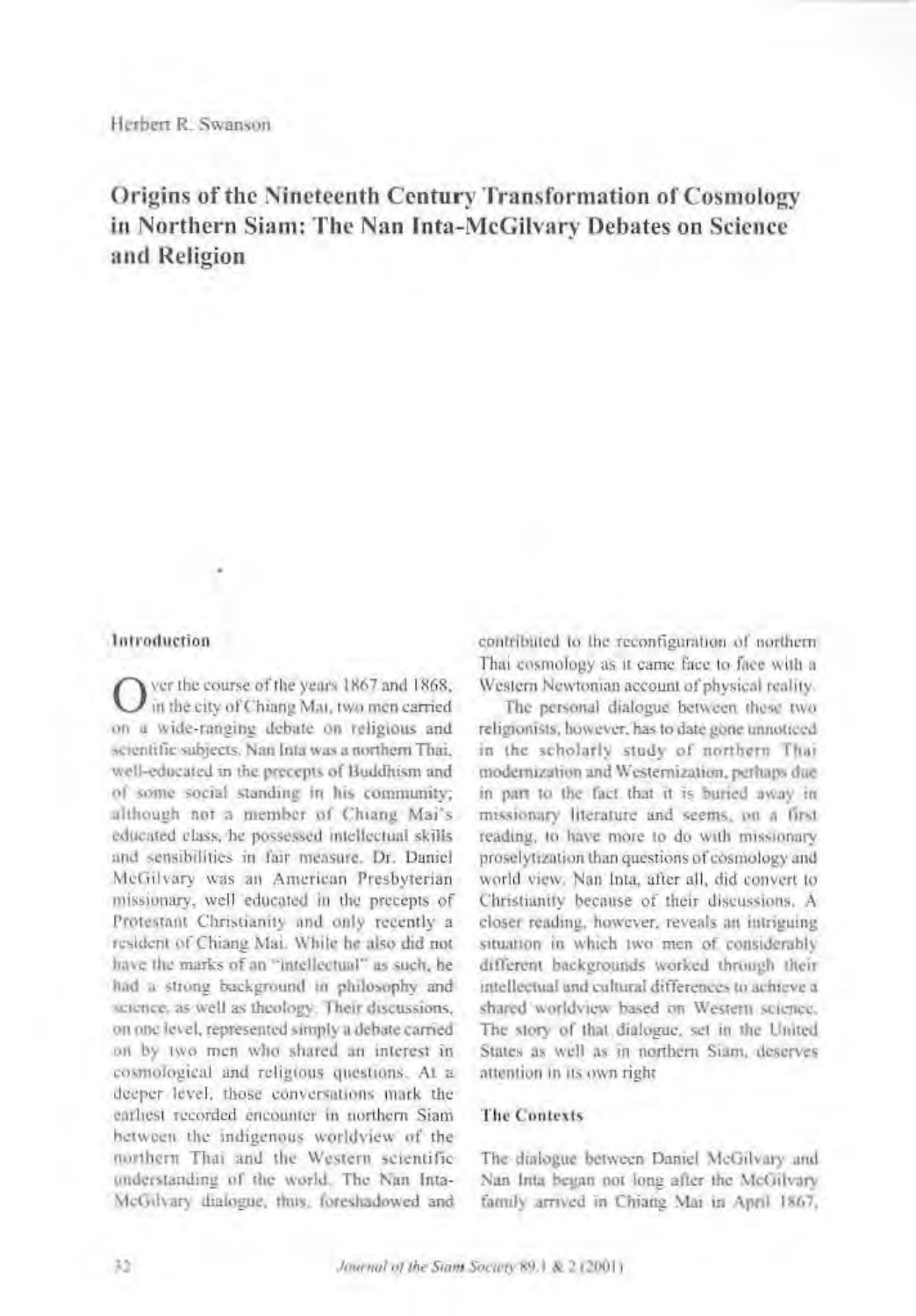when Nan Inta learned that the McGilvarys were teaching a new religion and approached them to learn more about that teaching. In the process, he initiated an encounter not only between two individuals but also between two worldviews, worldviews that had already encountered each other in Bangkok well before the McGilvarys landed in Chiang Mai, Revnolds, noting that nineteenth-century Theravada Buddhists shared the same cosmography, argues that the That intellectual elite in Bangkok responded to the introduction of Western scientific and religious thought by Western missionaries by accepting the science and rejecting the religion. The pubheation of a book entitled Kitchanukit, by the Minister of Foreign Affairs, Chaophraya Thiphakorawong, in 1867 represented the culmination of that response. Thiphakorawong concluded that traditional That cosmography, eneapsulated in the Traibbhumi, provided an adequate guide to moral behavior but could no longer be relied upon for understanding the natural world in the face of Newtonian science's superior powers for explaining natural phenomenon. Reynolds argues that the publication of Kitchannkil reflected Siam's adjustment to the hireer processes of Westernization and the perceived differences between its own and Western societies, a powerful set of processes that influenced Sram cognitively as well as technologically. He concludes, "One might go so far as to say that the publication of Kitchanukit in 1867 encapsulates the ending of one world and the beginning of another one."<sup>1</sup>

The old world and Theravada cosmology in northern Siam had not yet come to an end in 1867, but it can be argued that the establishment of a permanent missionary presence in Chiang Mai in that same year initiated the process of countilve change in the North, which had already progressed so far among Bangkok's intellectual and political clite. In Chiang Mai, the old cosmology still stood. Davis describes that cosmology as consisting of a hodge podge of beliefs and ideas taken from a number of cultural sources, the most central being Theravada Buddhism including the Thainvapluam (Three Worlds), the northern Thai version of the Traibhhumi. According to the Thainvaphoum, the cosmos is made up of innumerable universes, each universe centered on a huge mountain

inhabited by the god, Indra. The universe we inhabit contains great chains of mountains and seas as well as four continents. The whole cosmos, according to northern That thought, is divided vertically into three divisions or worlds. the World of Desire, World of Form, and World Without Form; these three worlds are further subdivided into 31 levels, lowest to highest. In addition to this cosmology, the northern Thai universe is inhabited by a variety of non-human powers and beings, all fitting into a grand scheme. of birth and rebirth. Davis concludes that, "The Muang [northern Thai] themselves see very little in the way of system in their cosmos, nor dothey pretend to understand its workings.<sup>42</sup> Davis emphasizes the fact that the northern Thai preserved this sense of a lack of order to their cosmos as a cognitive and psychological strategy for preserving their ability to interpret the powers around them while eschewing their ability to take control of their own destiny. He claims, "An ordered universe is a controllable one: an incoherent universe not only takes responsibility for people's welfare out of their own hands, but also provides an inexhaustible supply of explanations for the misfortunes which afflict them<sup>133</sup>

Reynolds presents quite a different picture, arguing that Theravada Buddhist cosmology presented an ordered universe and provided a system of classifications of that universe that shows some parallels with Western scientific thought. It contains, for example, "a taxonomy of all animate existence" just as science includes the branches of botany and zoology. Or, again, the concept of karma gives order to the world and regularity in much the same way that Newtonian laws give order and regularity to the physical universe. Reynolds maintains that one can look on the Traibbhumi as being like a science textbook that explains "planetary motion and the recurrence of the seasons" and covers subjects such as geography, biology, and meteorology.<sup>1</sup> The differences between Reynolds and Davis may be accounted for in part, at least, by the fact that they studied Buddhist cosmology in quite different locales and eras. Reynolds looking at the behef system of an intellectual elite in the nineteenth century while Davis studied the cosmological beliefs of a rural village in the 1960s. These differences are

33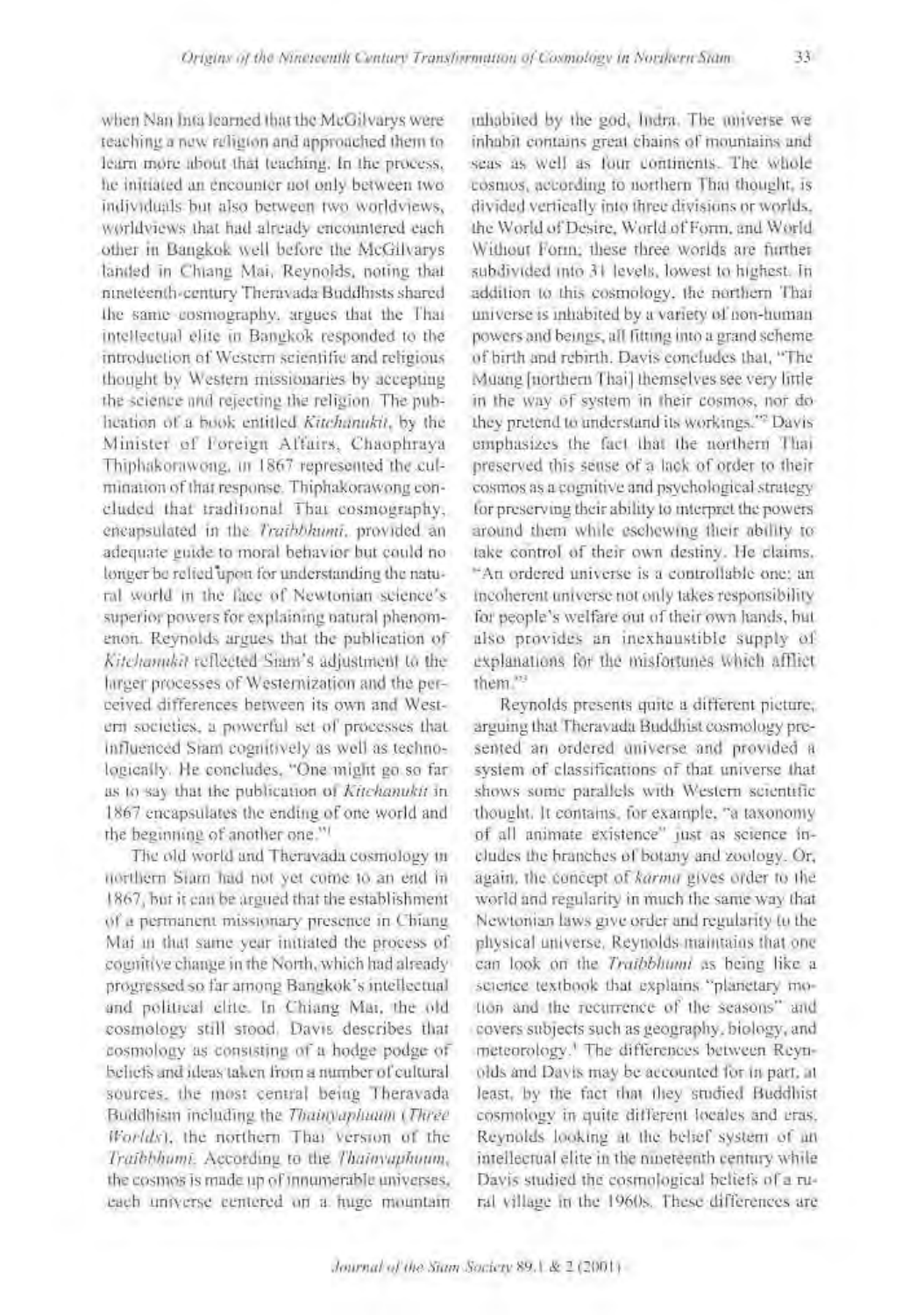important to understanding Nan Inta's participation in his dialogue with Daniel McGilvary. As far as we can tell within the limitations of the historical record, it seems that he articulated a relatively well-ordered cosmology-more along the lines of Reynolds than Davis- and did so with a fair degree of intellectual skill and insight. We can only surmise that his cosmology was a version of the northern Thai cosmology held by better-educated, religiously well-trained individuals, such as Nan Inta himsolf.

Assuming that Nan Inta did hold a relatively orderly, analytical cosmology, he would have (and did) find McGilvary's worldview at once incredibly alien and yet not without points he could readily grasp. McGilvary was an "Old School" American Presbyterian, who received his theological training at Princeton Theological Seminary, graduating from that well-known institution in 1856. McGilvary's religious, neadernic, and cultural heritage combined to provide him with a clearly defined scientific understanding of the physical universe that has become known in scholarly circles as "Baconianism." Named after Sir Francis Bacon (1561-1626). Baconianism actually grew out of the eighteenth-century Scottish Enlightenment philosophical school known as Common Sense Philosophy, or Common Sense Realism; Thomas Reid (1710-1796) was the most important of its several progenitors. The Scottish school, in brief, took strong exception to David Hume's (1711-1776) radical attack on the certainty of human knowledge, both of the physical world and of God. It argued that God has created an orderly, understandable world and given humanity the senses necessary to understanding the world as it actually is. Most importantly, God has planted within humanity a universal, timeless "common sense" that gives the whole human race the assurance that the physical world is real. Common Sense Philosophy was first transported to the United States in last half of the seventeenth century and soon exerted a profound influence on American thought, not least of all among Old School Presbyterians.<sup>3</sup> McGilvary's denomination shared thus in the Baconian understanding of science, which argued that science must proceed in an inductive fashion by carefully collecting a great mass of factual data,

collating that data, and extracting from it principles and laws. The true scientist, according to Baconianism, recognizes that the Bible contains its own set of facts, which science cannot contradict. Science is the "handmaiden" of Theology."

McGilvary, it should be emphasized, had a serious interest in science and cosmology, an interest that came almost naturally to him as an Old School Presbyterian. When McGilvary died in 1911, a colleague recalled that he gave place to none "in reverence for the truths of science" and in his respect "for the discoveries of research." McGilvary, he writes, "took pleasure in speaking and teaching the people of the revelations of science with which he kept in close touch for one living on the very borders of civilization." That colleague also noted, however, that McGilvary had no patience "for the advanced theories and acrimonious statements of criticism." He was "unmoved and unannoyed" with "advanced theories and reonoclastic speculations of extreme eriticism." This is an almost classic description of American Baconianism.

McGilvary, however, was not merely a Baconian. As an Old School Presbyterian trained at Princeton Seminary, he also stood heir to the religious tradition of Protestant Reformed orthodoxy, more popularly known as "Calvinism." That tradition generally emphasized a rational, cognitive approach to religion that emphasized right thinking and correct interpretations of the Bible; it valued education and, thus, complimented rather than contradicted the Old School's Baconian and Newtonian worldview.<sup>8</sup> Finally, McGilvary shared with American Protestants of many backgrounds in a form of piety. usually styled as "evangelicalism." American evangelicalism came in many shapes and vanettes, but most evangelicals shared in a desire for a warm-hearted picty and emphasized the importance of the Bible as the perfect, infallible Word of God for humanity.<sup>®</sup>

One is struck by the wide cultural and intellectual gulf that lay between Nan Inta and Daniel McGilvary. Nan Inta's eventual conversion suggests, however, that they were able to build bridges across that chasm, bridges that were as much cosmological as they were religious. Nan Inta, in the process, did not simply accept a Calymistic theology dressed up in Old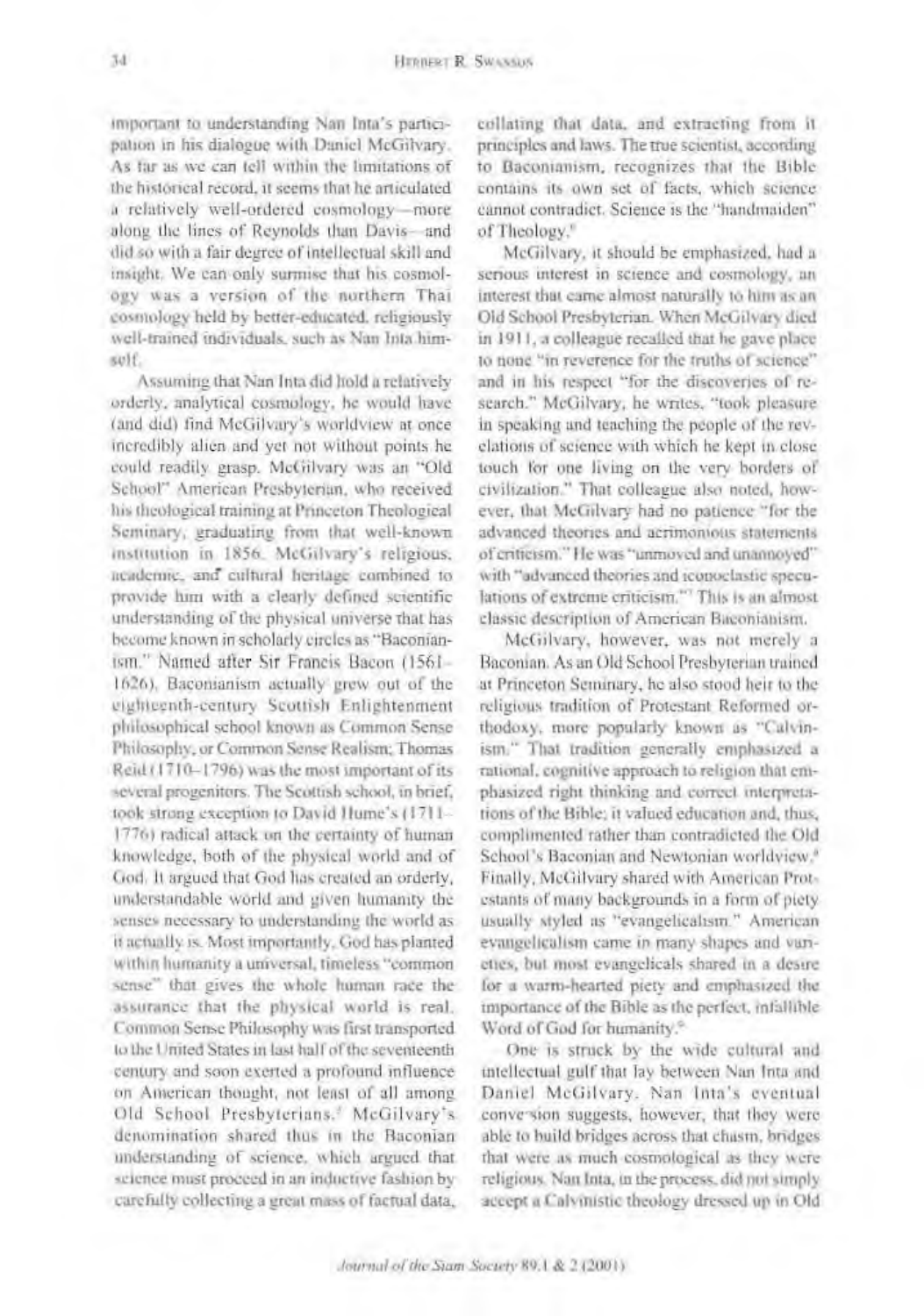School American Presbyterian garb. He also "converted" to a Baconian and Newtonian worldview that had profound implications for the future course of northern Thai history where the converts to Calvinism were as few as the converts to Newtonianism were many.

# The Debate<sup>16</sup>

Among the great number of people who visited the McGilvary family in their first weeks in Chiang Mai, McGilvary recalled most clearly Nan Inta, a tall, handsome, thoughtful looking man, who called on them ostensibly to obtain medicine for a severe cough. He actually came more out of curiosity about their strange religious message than anything else. He was roughly forty-nine years old, had seven children, and had been an abbot at one time; people knew him to be a devoutly religious individual with a studious, logical, active mind and a personality that McGilvary described as honest, frank, and sincere. After his first visit, Nan Inta began to drop by frequently and to read manuscript copies. of the few tracts that the missionaries had translated into northern Thai. Although he had ceased to find his own religion satisfying, he also found it difficult to accept the patently alien religious message of the missionaries. McGilvary reports, "We had some arguments, also, on the science of geography, on the shape of the earth, on the nature of eclipses, and the like. What he heard was as foreign to all his preconceived ideas as was the doctrine of salvation from sin by the death of Christ."<sup>11</sup> Over the course of this debate. Nan Inta grew increasingly intrigued by the plausibility of the biblical account of the creation of the world as well as the Christian "plan of salvation," but he could not decide how true they were. McGilvary, meanwhile, continued to argue that Christianity provided a better understanding of the physical world, under the assumption that if he could prove that point Nan Inta would accept the religious truth of Christianity as well.

Having failed to bring Nan Inta to a definite decision concerning the truth of Western religion and science. McGilvary employed a new tactic in place of debating cosmology. He knew from his almanacs that Siam would experience a solar eclipse on 18 August 1868, and about a week before the event, he informed Nan Inta of the coming eclipse. McGilvary wrote that Nan Intalater stated his feelings about this prediction as follows.

His sacred books had taught him that it [the eclipse) is decasioned by a linee monster devisuring the sun, Of course therefore such a thing as predicting before-hand the day and the hour is impossible. We accounted for it on natural principles, and as an evidence of their correctness told beforehand the very hour of its occurrence. It seemed to fum a bold venture in us as if we were staking all on a single event, and were willing to rest the falsity of Buddhism on the issue li

Nan Inta agreed that a correct prediction would disprove his former beliefs about the nature of the world because McGilvary could not possibly predict when a huge monster would devour the sun. He also allowed that a correct prediction of the solar celipse would suggest that he had been misled in religious as well as scientific matters.

McGilvary's correct prediction threw Nan Inta into an even deeper quandary, facing him with the probability that his whole worldview. including his religious faith, was wrong. McGilvary claimed that he faced "a sea of uncertainty," because his trust in his own meritand the foundation of his religious faith had shown themselves built not on rock but on "the drifting sand." Nan Inta then had to deal with the question of whether or not he should accept the Christian message and diligently set himself the task of finding an answer to that question.<sup>13</sup> He studied all of the literature the missionaries could provide him and learned to read central That so he could study the Bible and other literature the Siam Mission had produced in that seript. McGilvary observes,

He soon gave evidence that he sought by prayer to be guided into the knowledge of the truth. Having need of a teacher and writer I employed him in that capacity, with the design in part, of having him under our immediate instruction. He accompanied me on a tour to Lamponn, the 1st of November. This gave us more opportunities of conversation, than we had even at home. During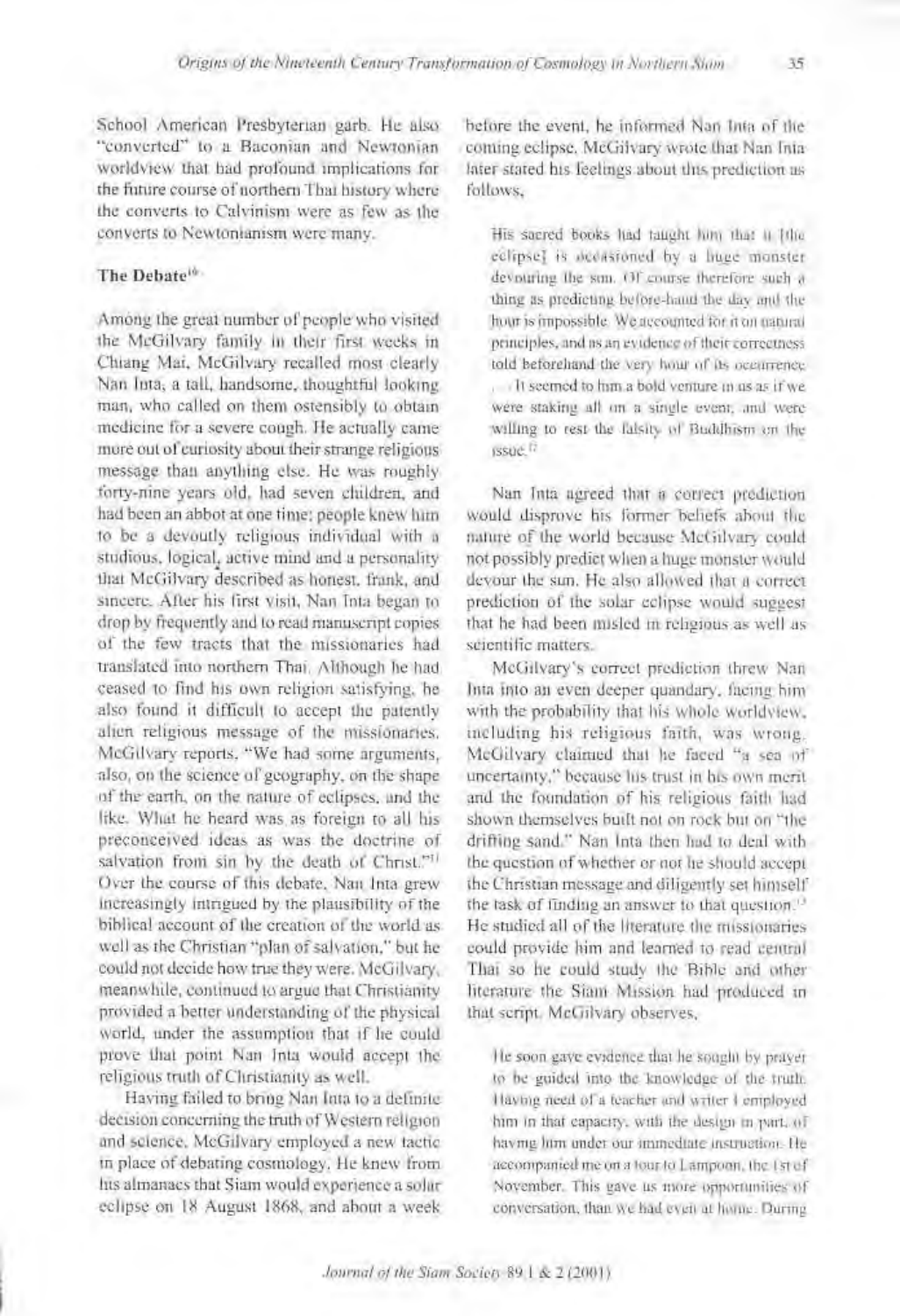that tour he expressed his full conviction on the truth of Christianity.<sup>14</sup>

Nan Inta received bantism in January 1869 and in later vears proved to be the most important northern Thai leader of the church. He died in 1882.

McGilvary, of course, expressed his personal sense of toy with Nan Inta's conversion. writing, "Well may we exclaim. What hath God wrought! It is well calculated to inspire us with faith in God's promises that he can and will gather in his own chosen ones."<sup>If</sup> It was not so much, however, the simple fact of that conversion that impressed McGilvary as the role his cosmological arguments, capped by the prediction of the eclipse, played in Nan Inta's decision. McGilvary wrote of Nan Inta,

The explanation of it [the eclipse] seemed to him so natural and beautiful and rational compared with what their books teach, that it led him to a clear and firm foothold on which he feels and knows that he is safe. And now almost daily he uses the same argument to his countrymen. He feels in reference to it as you do when you have been deceived once by an individual, that you cannot be caught again. So Nan Inta argues, Buddh has lied there I know. How can I believe him in more important matters? If he has deceived me when he teaches me that an eclipse is caused by a huge monster devouring the sun-how can I trust him when he tells me that the worship of his image will save me? When I come to think of it, the one is as ridiculous and as absurd as the other.<sup>11</sup>

Whether or not these sentiments accurately summarize Nan Inta's own interpretation, they do accurately reflect the Baconian message McGilvary delivered to him. McGilvary challenged Nan Inta with a choice between what he presented as the unconditional, a-historical, and enlightened truth of Christianity and the false superstitions of the northern Thai, such as the helief in sun-eating monsters.<sup>17</sup> In the process, he exhibited a Baconian faith in the truth of science and its value as a "handmaiden" to Christian faith, particularly relying on Newtonian principles to demonstrate the rational nature of both science and the Christian religion. The whole process was a cognitive one based on McGilvary's favorable impression of Nan Inla's intellectual qualities and on his own fundamental trust in human cognition, a trustbased on his Enlightenment and Common Sense Philosophy background. He, thus, argued with Nan Inta on epistemological grounds that further demonstrated McGilvary's quiet confidence in the human intellect to discern the truth and make rational, methodological choices based on a careful weighing of evidence.

McGilvary based his stance in his debates with Nan Inta, however, on his Reformed religious heritage as much as on his Enlightenment trust in human cognition. Implicit in not only the method of his delivery of the Christian message to Nan Inta but also in McGilvary's attitude was the assumption that the transfer of knowledge should go in only one direction. He believed that he knew and preached the one, universal. and objective truth that leads to salvation, and it surely never entered his mind that Nan Inta's perception of reality had anything positive to teach him. "The Buddh," after all, had "fied" to Nan inta about the nature of the physical world. a "fact" that threw into serious doubt the whole belief system of northern Siam. In that sense, McGilvary lived in a doubly Newtonian world in which both physical and religious reality could be understood and events in each predicted. He also lived in a doubly Calvinistic world whereby he equated the activity of God with the fact that he persuaded Nan Inta to change his beliefs regarding both natural reality and religious truth. What, he asked in wonder and astonishment, had God wrought? Daniel McGilvary did not attempt to enter into a dialogue with Nan Inta, and all of his cosmological-theological discussions with Nan Inta involved a one-way transfer of data that Nan Inta eventually found compelling. Newton the Scientist and Paul the Apostle were both right, and the only way one could become a Christian was to cross over the sharply defined boundary between northern Thai cosmology and religion on the one hand and the Newtonian-Pauline-Augustinian system of doctrines and meanings on the other.

In this mix of doctrine and cosmology, Nan-Inta eventually achieved what can only be called an evangelical conversion experience, one laid on the foundation of many hours of intellectual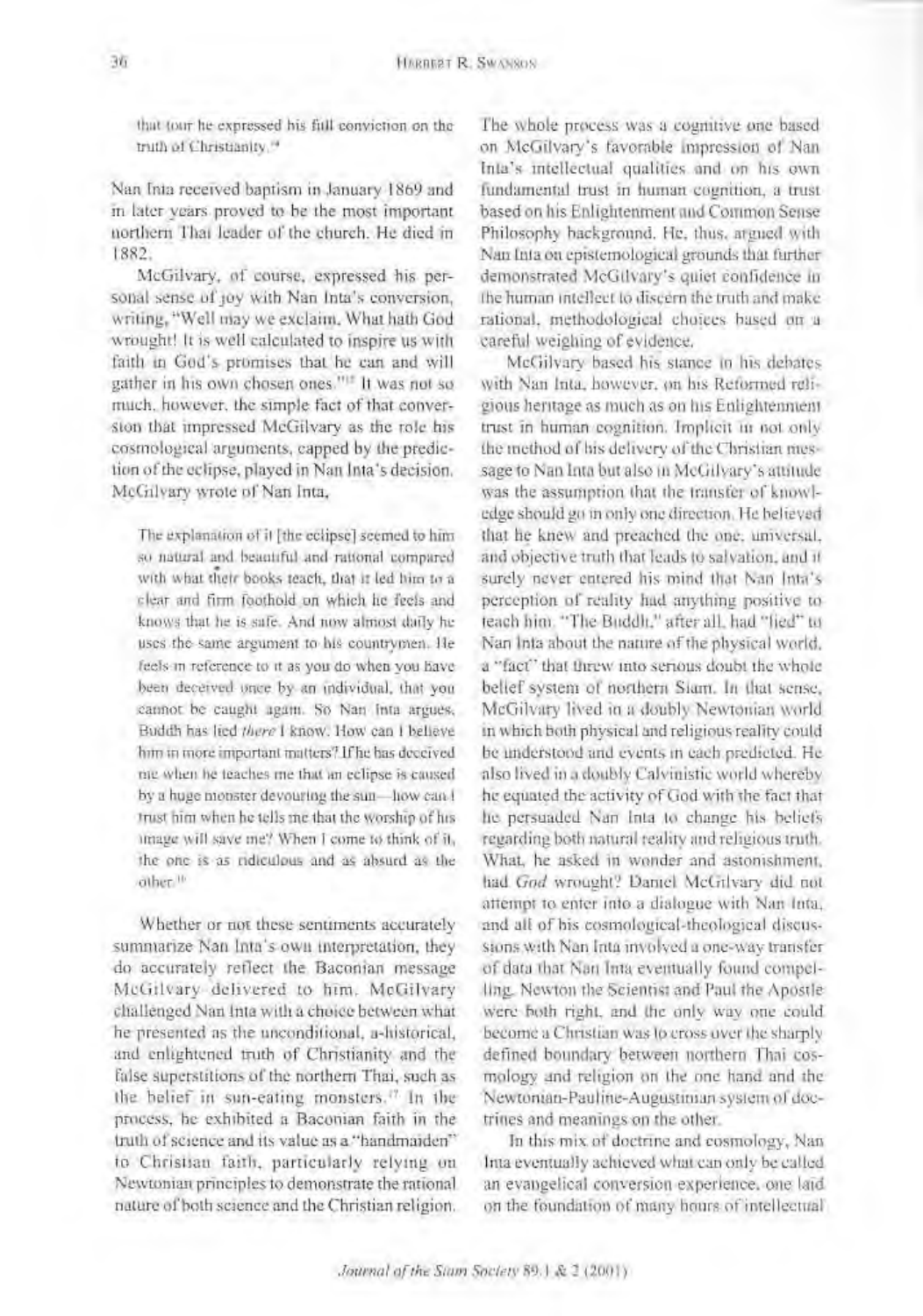struggle with a new world view. McGilvary, remembers.

While the truth dawned gradually on his mind. the full vision seemed to be sudden. His own account was that afterwards when walking in the fields and pondering the subject, it all became very plain to him. His doubts all vanished. Herceforth for him to live was Clirist: and he counted all things but loss for the excellency of the knowledge of Him.<sup>18</sup>

Nan Inta knew the truth. He had no doubts, He had become a man of faith, a conservative evangelical cut from the same mold as McGilvary himself, or so McGilvary leads us to believe. McGilvary alluded to his own Reformed herilage once again by observing, as we saw above. that in his conversion Nan Inta demonstrated that he was one of God's chosen people.

Nan Inta was the Laos Mission's first bantized convert, and his conversion marked an important step forward in the mission's history. ranking second in importance only to the founding of the mission itself. More immediately, it confirmed for McGilvary that his Baconian approach to evangelizing the northern Thai was a useful, correct one. Where the Presbyterian Siam Mission required some nineteen years to gain its first Thai convert, the Laos Mission achieved that same end in less than two years.<sup>10</sup> McGilvary had every reason, thus, to continue to use scientific information to convince northern Thais that they should convert to Christianity.

### **Reflections and Conclusion**

The nineteenth century encounter between Nan Inta and Daniel McGilvary confounds 21st century expectations of how that event should have taken place. McGilvary, on the one hand, did not at all fit the image of a pulpit-thumping. rabid missionary evangelist. By the standards of his own day, he was well educated, a theological moderate, and interested in scientific issues, using that interest as an avenue for spreading his religious beliefs in northern Siam. Nan Inta, however, was not the simple-minded, superstitious native who eagerly jumped at belief in Newtonian Christianity. He was not the junior partner in his dialogue with McGilvary.

He tested McGilvary's cosmological and theological assertions in every way that he could think of. He insisted on evidence. He devoted a good deal of thought and study to his myestigation of the Newtonian-Calvinist world view and religion that McGilvary claimed was true both theologically and cosmologically. Nan Inta went so far as to learn to read central Thai so that he could study the whole Bible.

One is impressed not only with the integrity. of Nan Inta's intellectual struggle with the Western scientific and religious worldview but also with his open-mindedness and his curiosity. While he initially found McGilvary's various assertions of fact incredible and highly unlikely. he did not simply reject what he heard out of hand. He was able to balance his incredulity. with a willingness to investigate those assertions. Nan Inta was what we might style a "competent" doubter," one who had the wherewithal to think through his doubts and use them as the means for gaining new information and insights. He could doubt McGilvary and he could also doubt his own worldview.

From McGilvary's correspondence, we know that Nan Inta was not the only northern Thai to demonstrate this level of intellectual competency and curiosity.<sup>30</sup> One person, for example, with whom McGilvary carried on a long, intense series of debates was Chao Mae Tip Keson. the wife of the "Prince" of Chiang Mai, Chao Intanon.<sup>2)</sup> It would appear, if the records of the Laos Mission are any indication, that northern That intellectuals did not approach the challenge of Western science to northern Thai cosmology from a position of intellectual interiority. Some of them, at least, were equipped to consider, test, and eventually accept as their own the Newtonian cosmology imported and promoted initially by the American Presbyterian missionaries. Those missionaries, particularly-McGilvary, surely facilitated the process through their reasoned, intellectually grounded presentation of both Western science and religion, an approach that did not rely on emotional and revivalist strategies. It would seem that Reynolds observations that Therayada Buddhists believed in an orderly, structured cosmology that had parallels to the Newtonian scientific worldview does upply also to northern Thai Buddhism. The cognitive chasm that divided McGilvary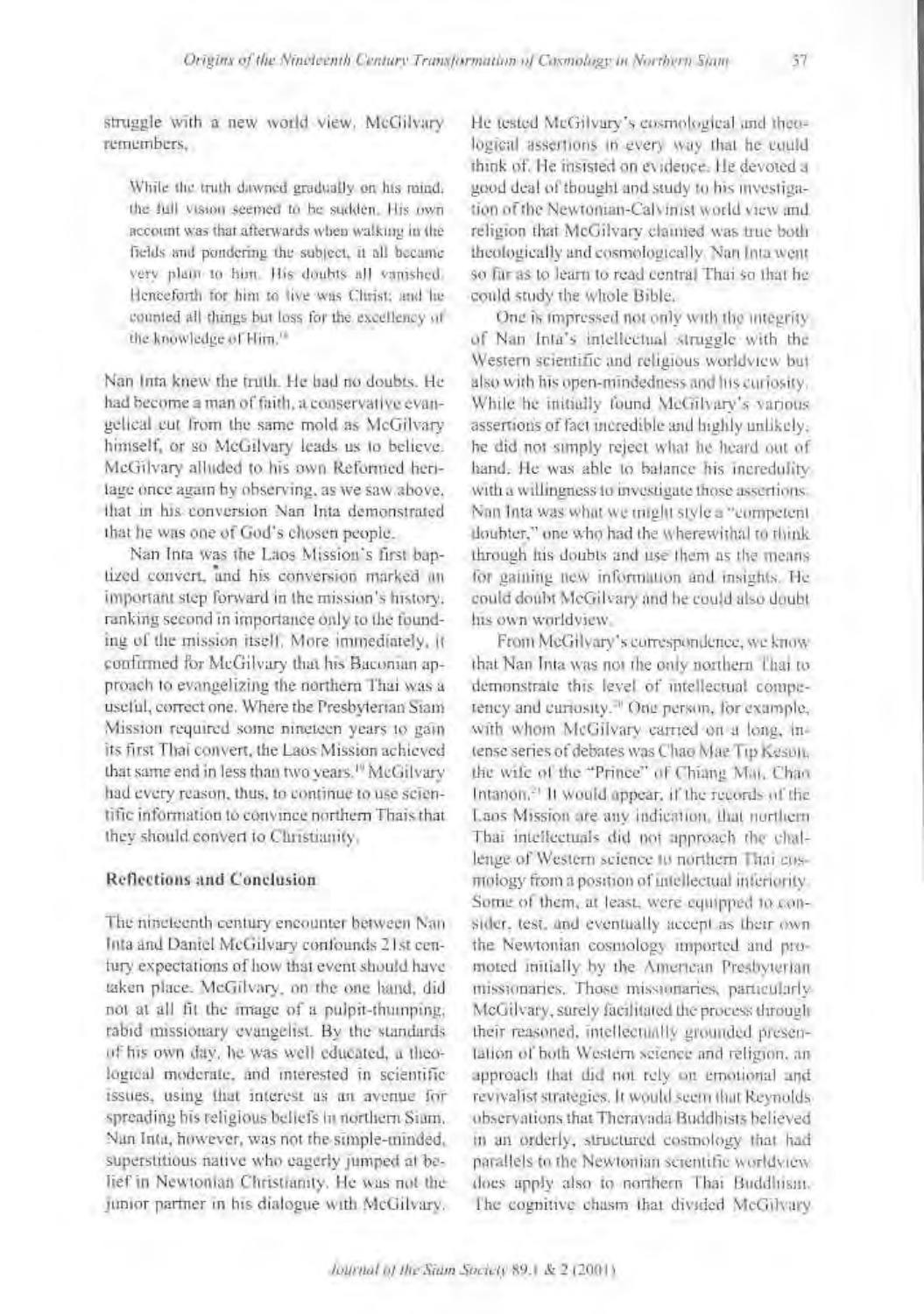and the West from Nan Inta and the East was neither as broad nor as impassable as it might appear at first.

That chasm, nonetheless, and exist. There was no quick and easy way across it. As we have seen. Nan Inta gave a great deal of energy and concern to his investigation of Western science and the Christian religion. He resisted the new world view until McGilvary finally. provided him with incontrovertible evidence by using Newtonian physics to predict what Nan-Inta helieved could not be predicted, a solar eclipse. In other cases. McGulvary used a small globe and a small telescope that he had brought with him to demonstrate the sphericity of the world and to prove that the North Star does not move in the night sky, phenomenon also at odds with northern Thai cosmology.<sup>27</sup> It is perhaps a measure of the difficulty Nan Inta had to overcome in accepting the Newtoman universe that, once he did accept it, he became a fervent enthusiast. As we also saw above, after his conversion he immediately began to share both his new religion and his new cosmology with others, arguing as had McGilvary that Buddhism was untrustworthy both as a cosmology and a religion. Nan Inta became an ardent disciple of more than just the "Jesus Religion." He accepted the Western scientific desermion of reality with an equal passion, which was born out of his struggle to resulve of his initial resistance and hesitaney.

As far as we can tell from missionary records, other northern Thai thinkers failed to share his enthusiasm for the Christian religion. After the mid-1870s, McGilvary ceased relying on the scientific presentation of the Christian message, possibly because there were relatively fewpeople who could dialogue with him at the level required to successfully make his case for the Western world view and its religion. When northern Thats converted, in any event, it was seldom for strictly religious reasons and, after Nan Inta, never for cosmological ones-as far as we know. Although we have no comments on the matter from him, McGilvary must have been surprised that the northern Thais could accept his Western science without also converting to his religion. In an article published in the aftermath of his debates with Nan Inta, McGilvary makes a case for the teaching of science as an element in Presbyterian missionary evangelism. He argues that Christianity and science are so "intimately connected that they cannot be separated" and that the teaching of science in comunction with Christianity will overthrow the "gigantic systems of error" of other religions. He contends that,

when we take into consideration that inaching the very first proteiples of geography and astronomy that matter has not exosted from all eternity, and the true theory of the motions and revolutions of the heavenly hodies; the very foundation of Buddhism and other false systems. is effectually undermined, who would advocate. the rejection of these myaluable handmaidens of refreron?

He concludes, "Some of the simplest truths of western science, when taught to the adult overthrow his system of idolatry, when to the young they can no longer embrace it."<sup>27</sup> Actual events proved him wrong. Northern Thai thinkers apparently had little trouble maintaining. their fasth in Buddhism in their encounter with the new scientific worldview of the missionaries.

The Nan Inta-McGilvary debates of 1868, in sunt, open an important window on the earliest stages of the transition from the northern Thai Theravisda Buddhist cosmology with its grand mountains, vast seas, and hierarchy of worlds to the Western scientific world viewand its catefully ordered heavens. Those discussions indicate that the American Presbyterian missionaries were well equipped intellectually to act as "Newtonian evangelists" in northern Stam. They held to a particular scientific worldview. Baconianism, which valued science as a handmaiden of their religious faith and were happy to encourage northern Thats to accept that worldview. It was part of the larger Christian message that they wanted to communicate in the North. It also shows that northern Thais, such as Nan Inta, were equally wellequipped to study the world view of the missionaries and that they did not simply fall into line once they heard it. They studied it, thought it through, and accepted it only after the evidence of its veracity overcame their resistance and skepticism. Their akepticism, finally, served to allow them to treat issues of